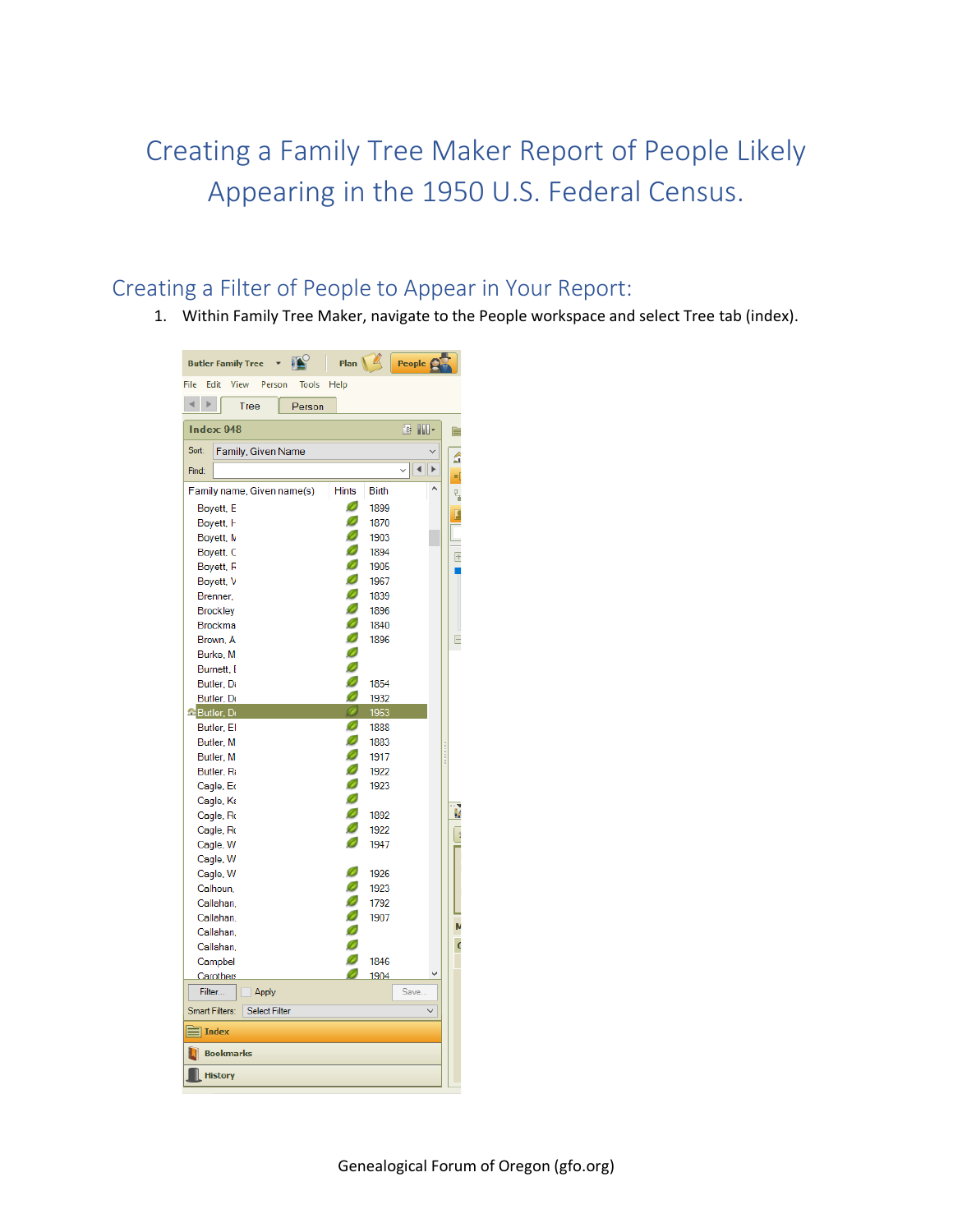- 2. Select your name in the index.
- 3. At the bottom of the index panel, select the "Filter..." button.
- 4. The Filter Individuals dialog box appears. Near the center of the dialog box, click on the "Ancestors >" button.

| <b>Filter Individuals</b>         |                    |                                            |                 |                                   |       |
|-----------------------------------|--------------------|--------------------------------------------|-----------------|-----------------------------------|-------|
| Name:                             |                    | $\blacktriangleleft$ $\blacktriangleright$ |                 |                                   |       |
| Name                              | Birth              | Α                                          | include >       | Name                              | Birth |
| Bumett,                           |                    |                                            | Include All >>  |                                   |       |
| Butler, D                         | 1854               |                                            |                 |                                   |       |
| Butler, D                         | 04 Feb 1932        |                                            | Ancestors >     |                                   |       |
| Butler, D                         | 17 Feb 1953        |                                            | Descendants >   |                                   |       |
| Butler, El                        | Oct 1888           |                                            |                 |                                   |       |
| Butler, M                         | 15 Nov 1883        |                                            | Filter In >     |                                   |       |
| Butler, M                         | 1917               |                                            |                 |                                   |       |
| Butler, R                         | 1922               |                                            | Retrieve Filter |                                   |       |
| Cagle, E                          | 19 Mar 1923        |                                            |                 |                                   |       |
| Cagle, K                          |                    |                                            |                 |                                   |       |
| Cagle, R                          | 04 Apr 1892        |                                            | < Exclude       |                                   |       |
| Cagle, R                          | 18 Jan 1922        |                                            | << Exclude All  |                                   |       |
| Cagle, W                          | 22 Apr 1947        |                                            |                 |                                   |       |
| Cagle, W                          |                    | ٧                                          | < Filter Out    |                                   |       |
| $\sim$                            | <br><b>Address</b> |                                            |                 |                                   |       |
| Individuals included in list: 948 |                    |                                            |                 | Individuals included in filter: 0 |       |
| A Hide filter conditions          |                    |                                            |                 |                                   |       |
|                                   |                    |                                            |                 |                                   |       |
|                                   |                    |                                            |                 |                                   |       |
|                                   |                    |                                            |                 |                                   |       |
|                                   |                    |                                            |                 |                                   |       |
|                                   |                    |                                            |                 |                                   |       |
|                                   |                    |                                            |                 |                                   |       |
|                                   |                    |                                            |                 |                                   |       |
|                                   |                    |                                            |                 |                                   |       |
|                                   |                    |                                            |                 |                                   |       |
|                                   |                    |                                            |                 |                                   |       |
|                                   |                    |                                            |                 |                                   |       |
|                                   |                    |                                            |                 |                                   |       |
|                                   |                    |                                            |                 |                                   |       |

5. The Ancestors dialog box will then appear. The Number of generations field for most people should fall in the 2 to 6 range depending on your age and situation. If your ancestors are more recent arrives to the United States, a lower number will suffice. If you are young, you may need a higher number. The number of people matching the criteria in your filter will increase exponentially for every generation added.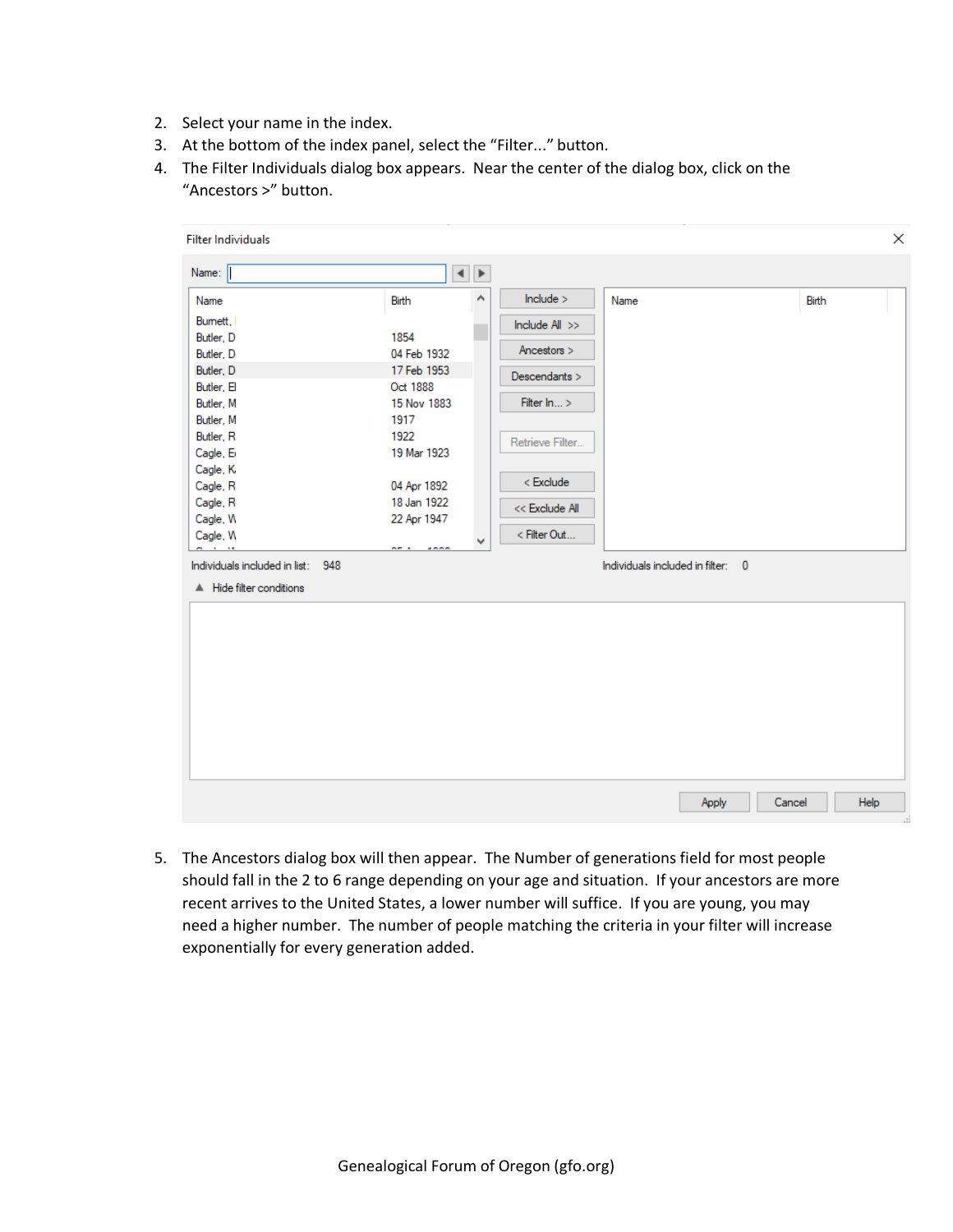| Ancestors                                                                                        |      |
|--------------------------------------------------------------------------------------------------|------|
| Generations of ancestors to include:<br>Include all parents<br>le Include only preferred parents | 4    |
| Include all spouses<br>()<br>• Include only preferred spouse                                     |      |
| Include ancestors' descendants<br>Generations of descendants to include:                         |      |
| Cancel                                                                                           | Help |

- 6. Select either "preferred parents" or "all parents". If you select "all parents" your filter will include stepparents, adopted parents, and so on, for each of your people.
- 7. Select either "all spouses" or "preferred spouses". If you select "preferred spouses" it will only include the designated preferred / first / last spouse.
- 8. If you would like to include the descendants of ancestors, you may click the checkbox. If the checkbox is marked, you will need to select how many generations of descendants you would like to include. Again, the higher the number of generations you include, the larger your resulting list will increase exponentially. Click the "OK" button when you have finished making your selections.
- 9. Click on the "< Filter Out..." button. We will now filter out those individuals born prior to 1840.
- 10. Fill out the dialog box to match this example and click the "OK" button.

| Filter Individuals By Criteria |                           |                                | $\times$ |
|--------------------------------|---------------------------|--------------------------------|----------|
| <b>●</b> Vital facts           | All facts<br>0            | Other                          |          |
| Search where:<br>Birth         | Is before<br>$\checkmark$ | Value:<br>1840<br>$\checkmark$ |          |
| Date<br>$\checkmark$           | Alternate facts           |                                |          |
|                                |                           | OK<br>Cancel                   | Help     |

11. Click the "Filter Out" button again to create another filter for people who had died before 1 April 1950. Fill out the dialog box to match the following example and click the "OK" button.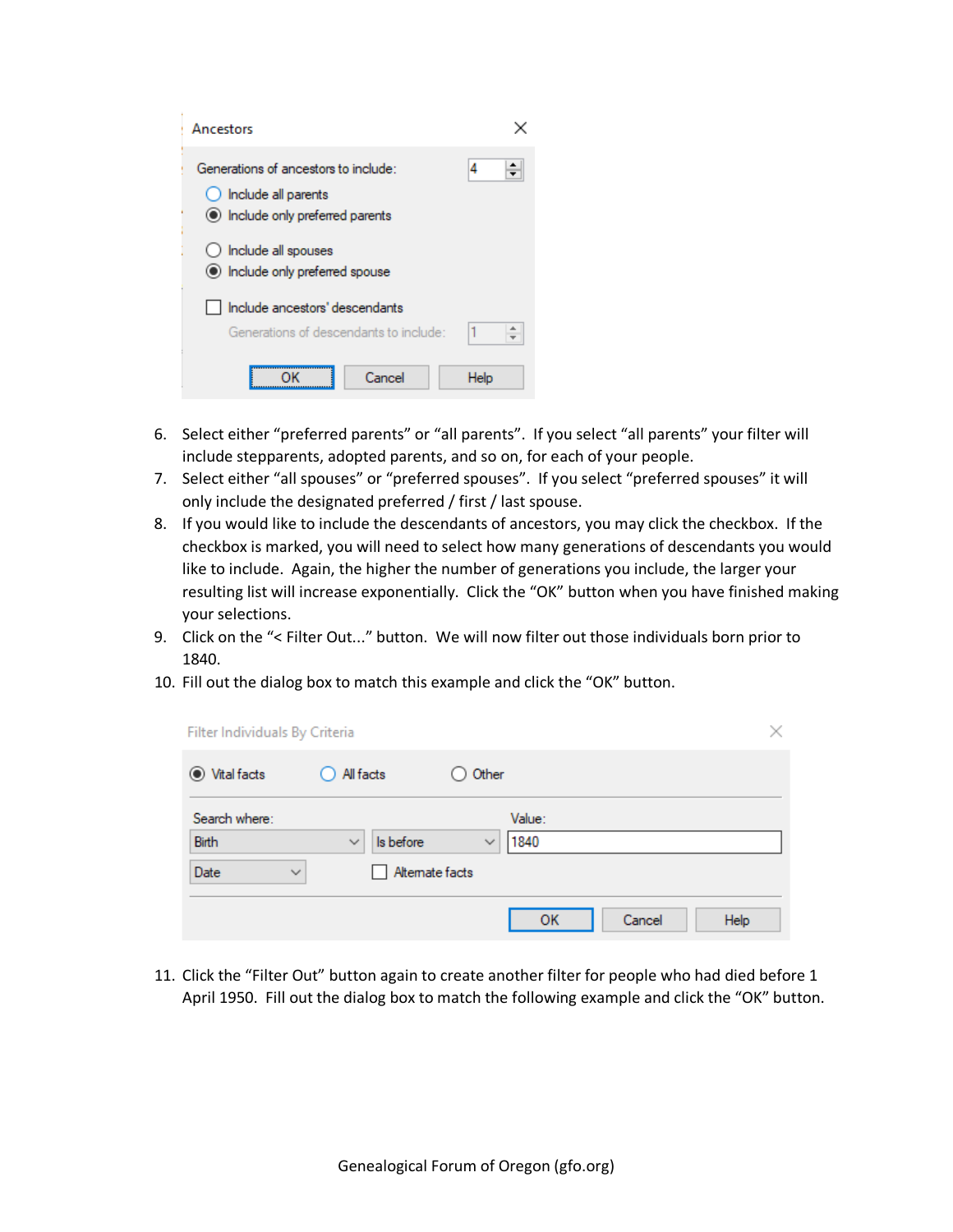Filter Individuals By Criteria

| $\odot$<br>Vital facts | O All facts                     | Other                      |        |      |
|------------------------|---------------------------------|----------------------------|--------|------|
| Search where:          |                                 | Value:                     |        |      |
| Death                  | Is before<br>$\checkmark$       | 1 Apr 1950<br>$\checkmark$ |        |      |
| Date                   | Alternate facts<br>$\checkmark$ |                            |        |      |
|                        |                                 | OK                         | Cancel | Help |

12. Click the "Filter Out" button yet again to create another filter for people born after 1 April 1950. Fill out the dialog box to match the example below and click the "OK" button.

| Filter Individuals By Criteria |                                             |                            |                | × |
|--------------------------------|---------------------------------------------|----------------------------|----------------|---|
| ◉ Vital facts                  | $\bigcirc$ All facts                        | $\bigcirc$ Other           |                |   |
| Search where:                  |                                             | Value:                     |                |   |
| Birth<br>Date<br>$\checkmark$  | $\checkmark$<br>Is after<br>Alternate facts | 1 Apr 1950<br>$\checkmark$ |                |   |
|                                |                                             | OK                         | Cancel<br>Help |   |

- 13. The list of people that will appear on the report will be displayed in the upper-right. This list can be modified further by choosing additional buttons in the center column or by selecting the pencil icon (edit) in the panel toward the bottom of the dialog box.
- 14. Modify the options until you get a desired list that is also manageable. When you have finished, click Apply.

 $\times$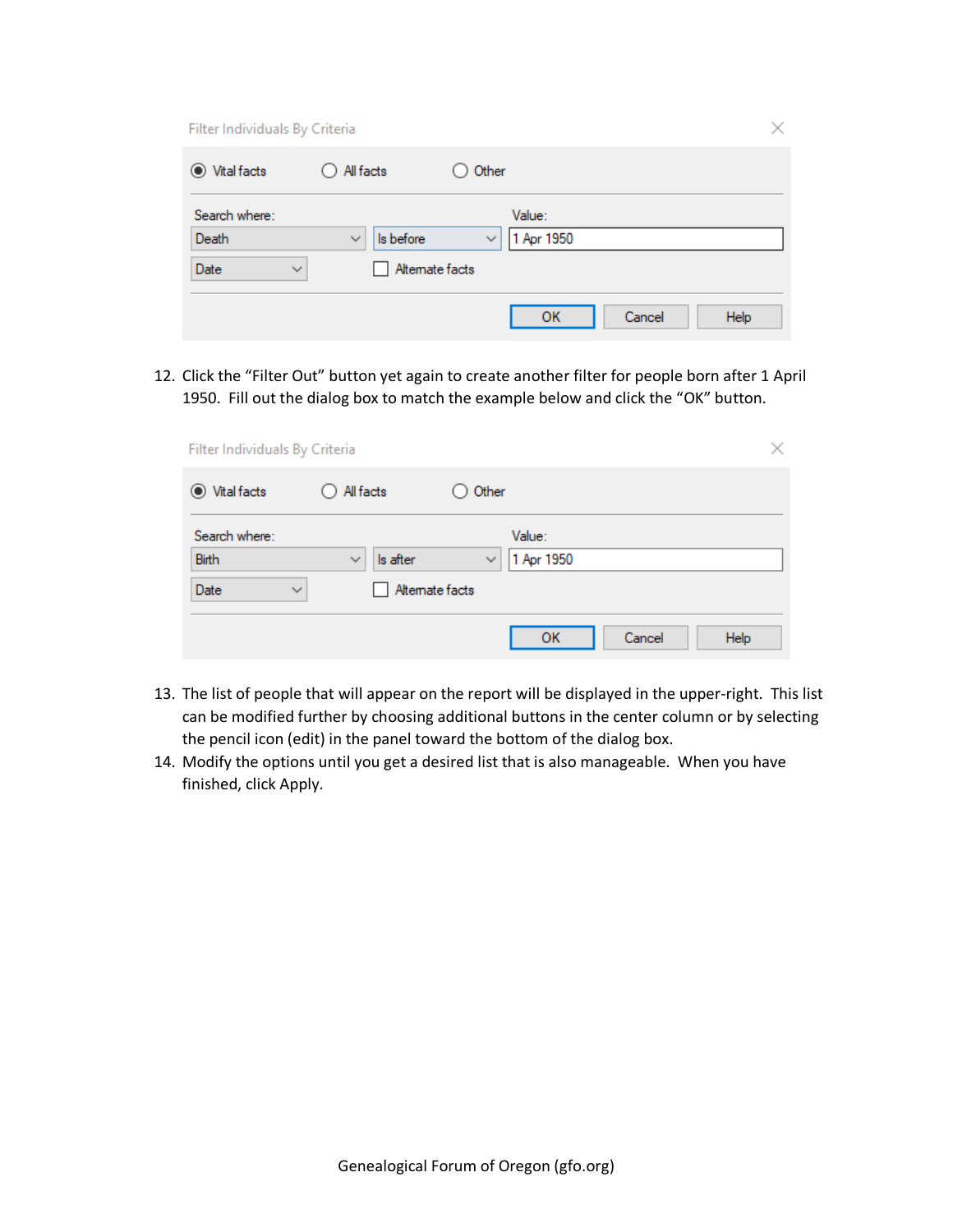Filter Individuals

| Name:                                    |             | $\blacktriangleleft$ $\blacktriangleright$ |                 |           |       |              |      |
|------------------------------------------|-------------|--------------------------------------------|-----------------|-----------|-------|--------------|------|
| Name                                     | Birth       | Α                                          | include >       | Name      |       | <b>Birth</b> |      |
| Bumett.                                  |             |                                            | Include All >>  |           |       | Abt 1910     |      |
| Butler, Di                               | 1854        |                                            |                 | Butler, D |       | 04 Feb 1932  |      |
| Butler, Dr                               | 04 Feb 1932 |                                            | Ancestors >     | Hammon    |       | 05 Apr 1935  |      |
| Butler, Dr                               | 17 Feb 1953 |                                            | Descendants >   | Johnson.  |       | 02 May 1931  |      |
| Butler, El                               | Oct 1888    |                                            |                 | Johnson.  |       | 10 Apr 1894  |      |
| Butler, M                                | 15 Nov 1883 |                                            | Filter In >     | King, Par |       | 28 Jan 1910  |      |
| Butler, M                                | 1917        |                                            |                 | Lunsford  |       |              |      |
| Butler, Ri                               | 1922        |                                            | Retrieve Filter | Vanzant.  |       | 17 Sep 1887  |      |
| Cagle, Ed                                | 19 Mar 1923 |                                            |                 | Wamer,    |       | 25 Mar 1891  |      |
| Cagle, Ki                                |             |                                            |                 |           |       |              |      |
| Cagle, R                                 | 04 Apr 1892 |                                            | < Exclude       |           |       |              |      |
| Cagle, R                                 | 18 Jan 1922 |                                            | << Exclude All  |           |       |              |      |
| Cagle, W                                 | 22 Apr 1947 |                                            |                 |           |       |              |      |
| Cagle, W                                 |             | v                                          | < Filter Out    |           |       |              |      |
| A Hide filter conditions<br>Ancestors of |             |                                            |                 |           |       | 0            | 逦    |
|                                          |             |                                            |                 |           |       |              |      |
| Out: Birth is before 1840                |             |                                            |                 |           |       | 0            | 勔    |
| Out: Death is before 1 Apr 1950          |             |                                            |                 |           |       | 0            | ⑩    |
| Out: Birth is after 1 Apr 1950           |             |                                            |                 |           |       | 0            | 勔    |
|                                          |             |                                            |                 |           |       |              |      |
|                                          |             |                                            |                 |           | Apply | Cancel       | Help |

- 15. The ancestors to search will appear in the Index panel on the left. Now click the "Save..." button that appears toward the bottom of the Index panel.
- 16. Name your newly created filter and click the Save button. In this example we will call your new filer "Alive 1950".

| Save Filter                               | ×      |
|-------------------------------------------|--------|
| Name:<br>Alive 1950                       |        |
| Color:<br>.                               |        |
| Individuals included in filter: 9<br>Save | Cancel |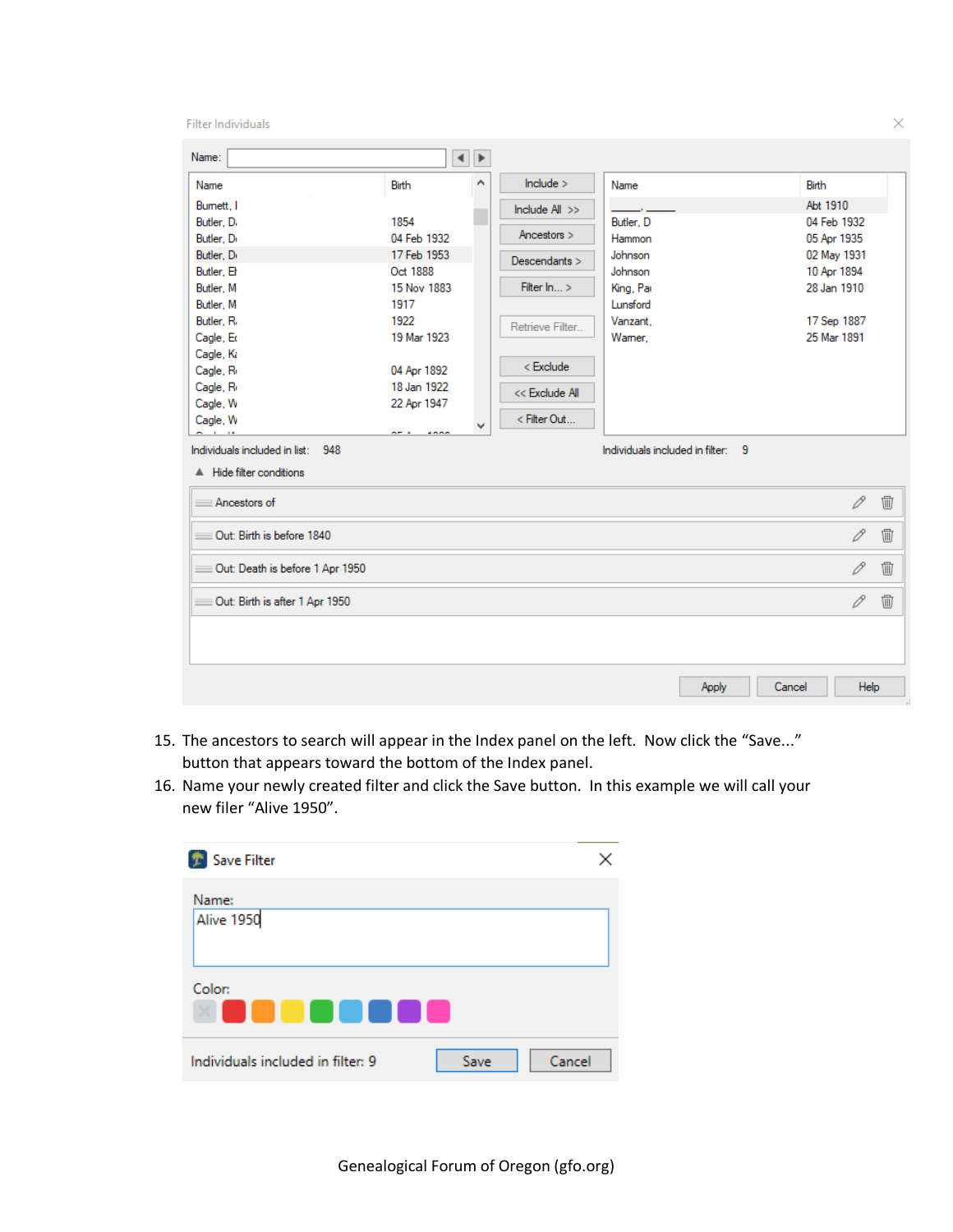## Generate the Report:

- 17. Click on the "Publish" Workspace.
- 18. On the left panel will be the list of Publication Types. Click on the Person Report and then on the List of Individuals Report.



19. On the far-right panel click on the "Create Report" button.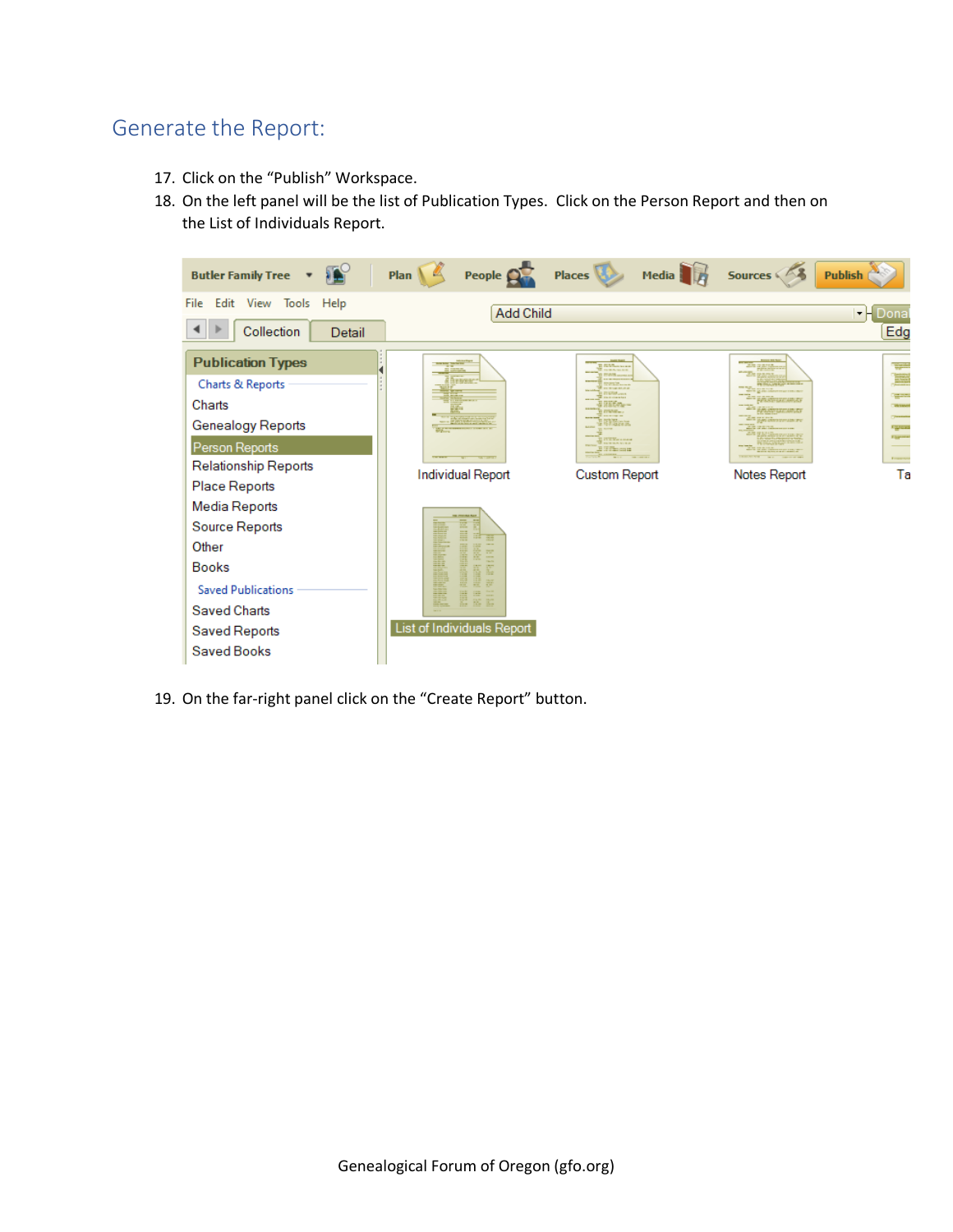20. In the List of Individuals Report Options panel, the Individuals to include field needs to have the "Selected Individuals" selected.

|                                   | <b>List of Individuals Report Options</b>                                                                                     |             |  |  |  |
|-----------------------------------|-------------------------------------------------------------------------------------------------------------------------------|-------------|--|--|--|
| Aa                                | <u>LBOD</u>                                                                                                                   |             |  |  |  |
| Report title:                     | Index of Individuals                                                                                                          |             |  |  |  |
| List type:                        | Index of Individuals                                                                                                          |             |  |  |  |
| Background:                       | None                                                                                                                          |             |  |  |  |
|                                   | % transparent<br>50                                                                                                           | ÷<br>Center |  |  |  |
| Individuals<br>to include:        | Immediate family<br><b>Extended family</b><br>$\bigcirc$ All individuals<br>Selected individuals: 0<br>Individuals To Include |             |  |  |  |
|                                   | Include only living people                                                                                                    |             |  |  |  |
| Sort by Month/day<br>$\checkmark$ |                                                                                                                               |             |  |  |  |
| Show divider between individuals  |                                                                                                                               |             |  |  |  |
| Generate Report                   | Include preparer information                                                                                                  |             |  |  |  |

21. Click the "Retrieve Filter..." button.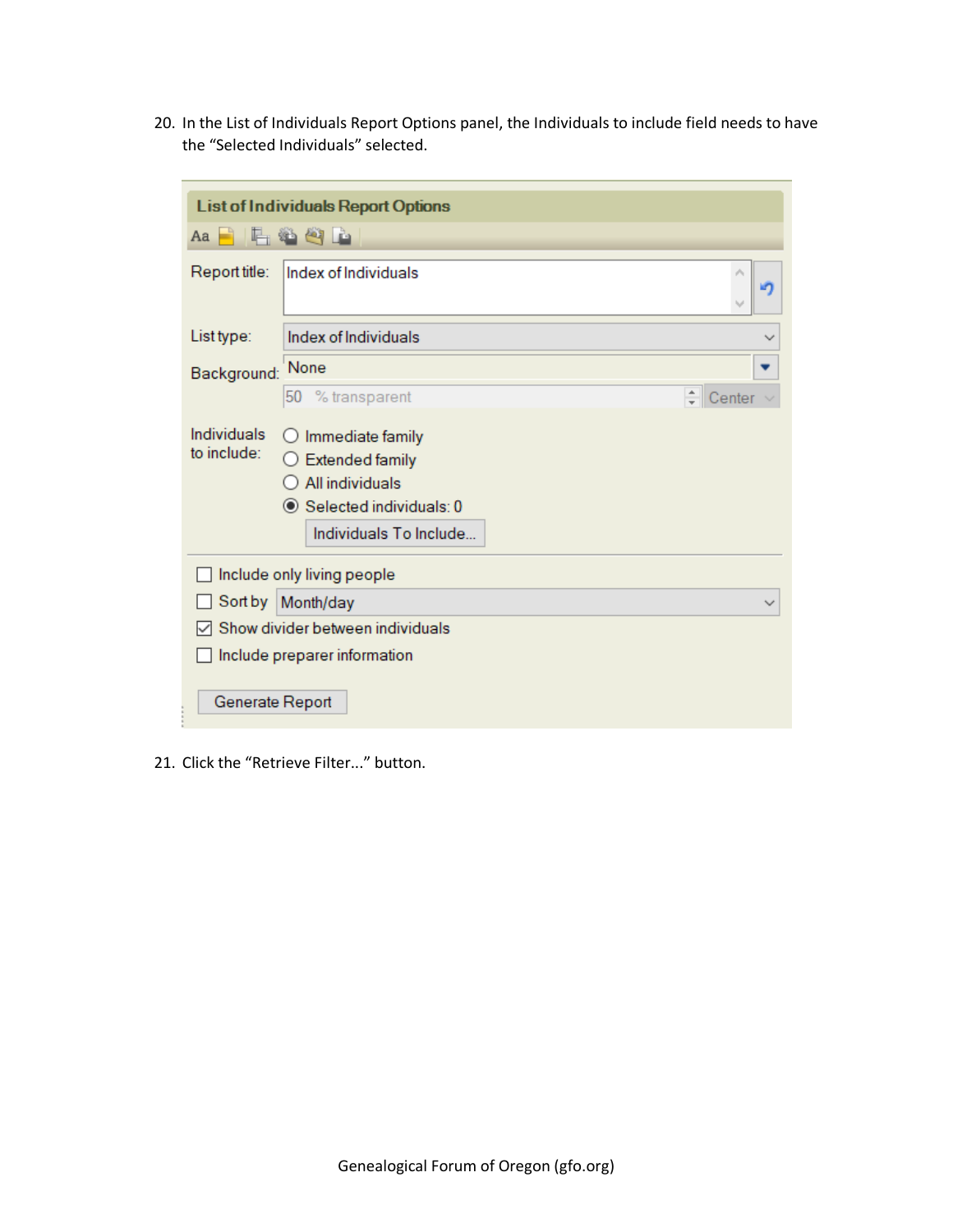Filter Individuals

| include ><br>Α<br>Birth<br>Birth<br>Name<br>Name<br>Bumett, I<br>Include All >><br>Butler, Di<br>1854<br>Ancestors ><br>Butler, Dr<br>04 Feb 1932<br>Butler, Dr<br>17 Feb 1953<br>Descendants ><br>Butler, Et<br>Oct 1888<br>Filter In ><br>15 Nov 1883<br>Butler, M<br>Butler, M<br>1917<br>Butler, Ri<br>1922<br>Retrieve Filter<br>19 Mar 1923<br>Cagle, Ed<br>Cagle, Ki<br><b>Retrieve Filter</b><br>Cagle, R<br>Cagle, R<br>Alive 1950<br>Cagle, W<br>Cagle, W<br>$\sim$<br>1.11<br>Individuals included in list: 948<br>filter: 0<br>A Hide filter conditions<br>Retrieve<br>Cancel |
|-------------------------------------------------------------------------------------------------------------------------------------------------------------------------------------------------------------------------------------------------------------------------------------------------------------------------------------------------------------------------------------------------------------------------------------------------------------------------------------------------------------------------------------------------------------------------------------------|
|                                                                                                                                                                                                                                                                                                                                                                                                                                                                                                                                                                                           |

- 22. Select the "Alive 1950" filter you just created and click the "Retrieve" button.
- 23. The results of your filter will appear in the right upper panel. Click the "Apply" button.

Genealogical Forum of Oregon (gfo.org)

 $\times$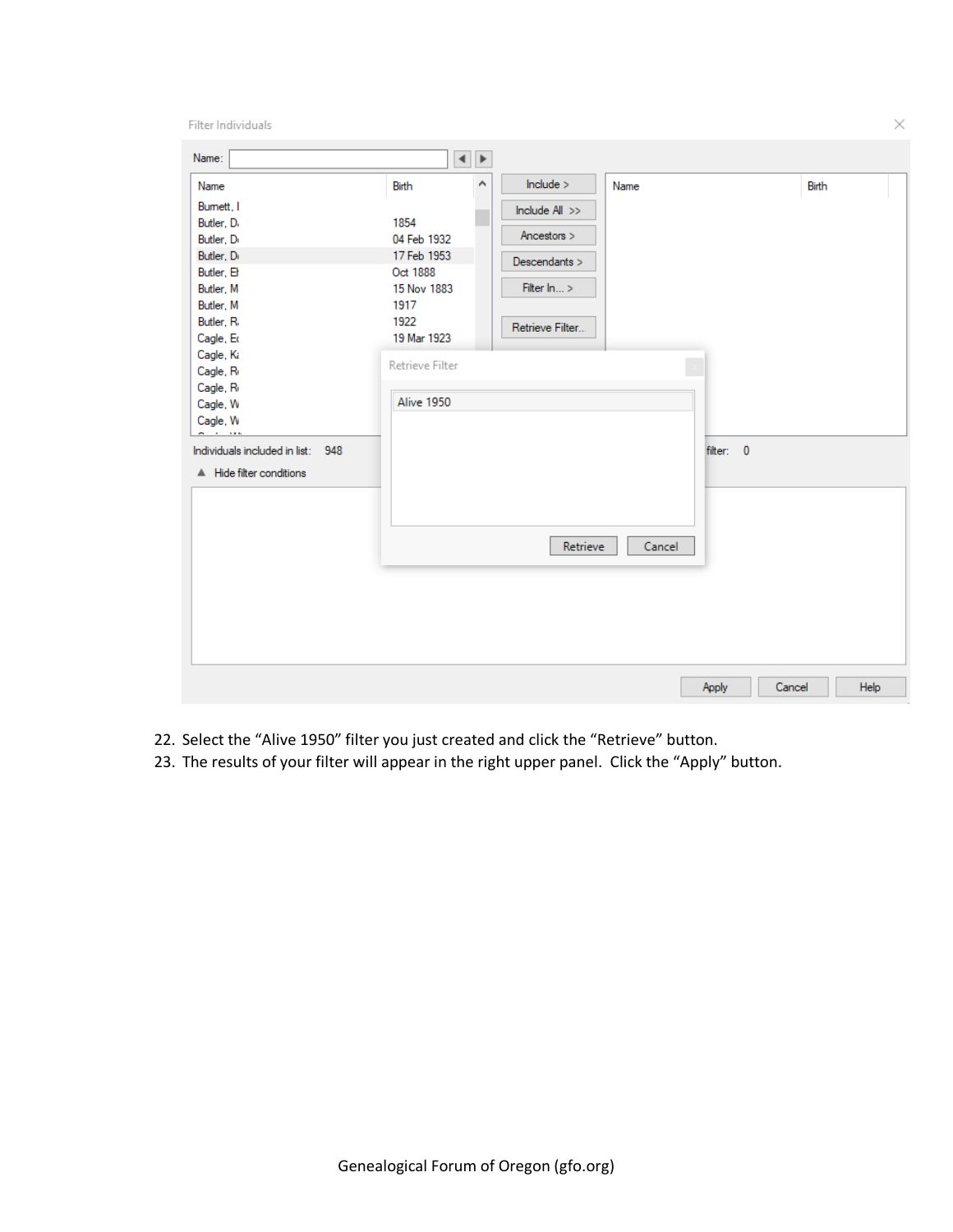Filter Individuals

| Name:                                                                 |                                                          | $\left\  \cdot \right\ $ |                                                                |                                                                 |                                                          |                |
|-----------------------------------------------------------------------|----------------------------------------------------------|--------------------------|----------------------------------------------------------------|-----------------------------------------------------------------|----------------------------------------------------------|----------------|
| Name<br>Bumett.<br>Butler, D<br>Butler, D                             | <b>Birth</b><br>1854<br>04 Feb 1932                      | ٨                        | include ><br>Include All >><br>Ancestors >                     | Name<br>Butler, D<br>Hammon                                     | Birth<br>Abt 1910<br>04 Feb 1932<br>05 Apr 1935          |                |
| Butler, D<br>Butler, El<br>Butler, M<br>Butler, M<br>Butler, R        | 17 Feb 1953<br>Oct 1888<br>15 Nov 1883<br>1917<br>1922   |                          | Descendants ><br>Filter In >                                   | <b>Johnson</b><br>Johnson.<br>King, Par<br>Lunsford<br>Vanzant. | 02 May 1931<br>10 Apr 1894<br>28 Jan 1910<br>17 Sep 1887 |                |
| Cagle, E<br>Cagle, Ki<br>Cagle, R<br>Cagle, R<br>Cagle, W<br>Cagle, W | 19 Mar 1923<br>04 Apr 1892<br>18 Jan 1922<br>22 Apr 1947 |                          | Retrieve Filter<br>< Exclude<br><< Exclude All<br>< Filter Out | Wamer.                                                          | 25 Mar 1891                                              |                |
| Individuals included in list: 948<br>A Hide filter conditions         | on a<br>2000                                             | v                        |                                                                | Individuals included in filter: 9                               |                                                          |                |
| Ancestors of                                                          |                                                          |                          |                                                                |                                                                 | 0                                                        | $\blacksquare$ |
| Out: Birth is before 1840                                             |                                                          |                          |                                                                |                                                                 | 0                                                        | $\blacksquare$ |
| Out: Death is before 1 Apr 1950                                       |                                                          |                          |                                                                |                                                                 | 0                                                        | Ŵ              |
| Out: Birth is after 1 Apr 1950                                        |                                                          |                          |                                                                |                                                                 | 0                                                        | t              |
|                                                                       |                                                          |                          |                                                                | Apply                                                           | Cancel<br>Help                                           |                |

24. A preview of the report will appear in the large Preview panel.

## **Index of Individuals**

| <b>Name</b> | Birth       | <b>Marriage</b>                         | Death                 | <b>Spouse Name</b> |  |
|-------------|-------------|-----------------------------------------|-----------------------|--------------------|--|
|             | Abt 1910    |                                         |                       | King, P            |  |
| Butler, D   |             | 04 Feb 1932   01 Jun 1952   28 Oct 1952 |                       | Johnson, J         |  |
| Hammon      |             | 05 Apr 1935 09 Jun 1960                 |                       | Johnson, J         |  |
| Johnson, J  |             | 02 May 1931 01 Jun 1952                 |                       | Hammon             |  |
| Johnson, Ro | 10 Apr 1894 | Abt 1914                                | 14 Aug 1967 Warner, N |                    |  |
| King, P.    |             | 28 Jan 1910 18 Sep 1939 28 Aug 1964     |                       |                    |  |
| Lunsford, A |             | 14 Sep 1854                             |                       | Clark, N           |  |
| Vanzant, M  |             | 17 Sep 1887 11 Apr 1909 24 Dec 1964     |                       | King, Z            |  |
| Warner, N   | 25 Mar 1891 | Abt 1914                                | 19 Jan 1971           | Johnson, R         |  |

 $\times$